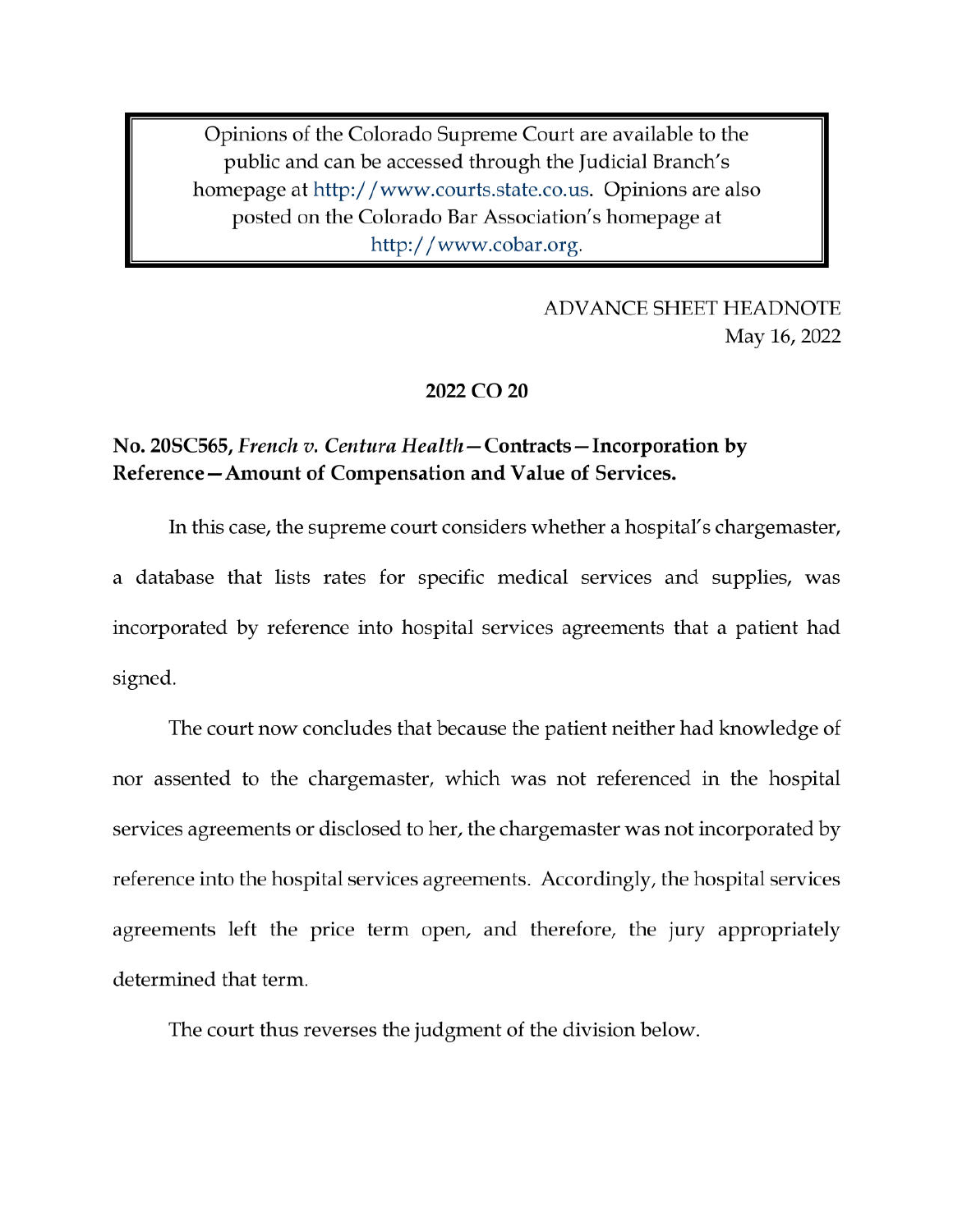### **The Supreme Court of the State of Colorado**

2 East 14th Avenue • Denver, Colorado 80203

### **2022 CO 20**

### **Supreme Court Case No. 20SC565** *Certiorari to the Colorado Court of Appeals* Court of Appeals Case No. 19CA23

#### **Petitioner:**

Lisa Melody French,

v.

#### **Respondents:**

Centura Health Corporation and Catholic Health Initiatives Colorado, d/b/a St. Anthony North Health Campus.

> **Judgment Reversed** *en banc* May 16, 2022

#### **Attorneys for Petitioner:**

Ireland Stapleton Pryor & Pascoe, PC K.C. Groves Benjamin J. Larson James R. Silvestro *Denver, Colorado*

FisherBroyles, LLP Thomas E. Lavender, III Kristopher R. Alderman *Atlanta, Georgia*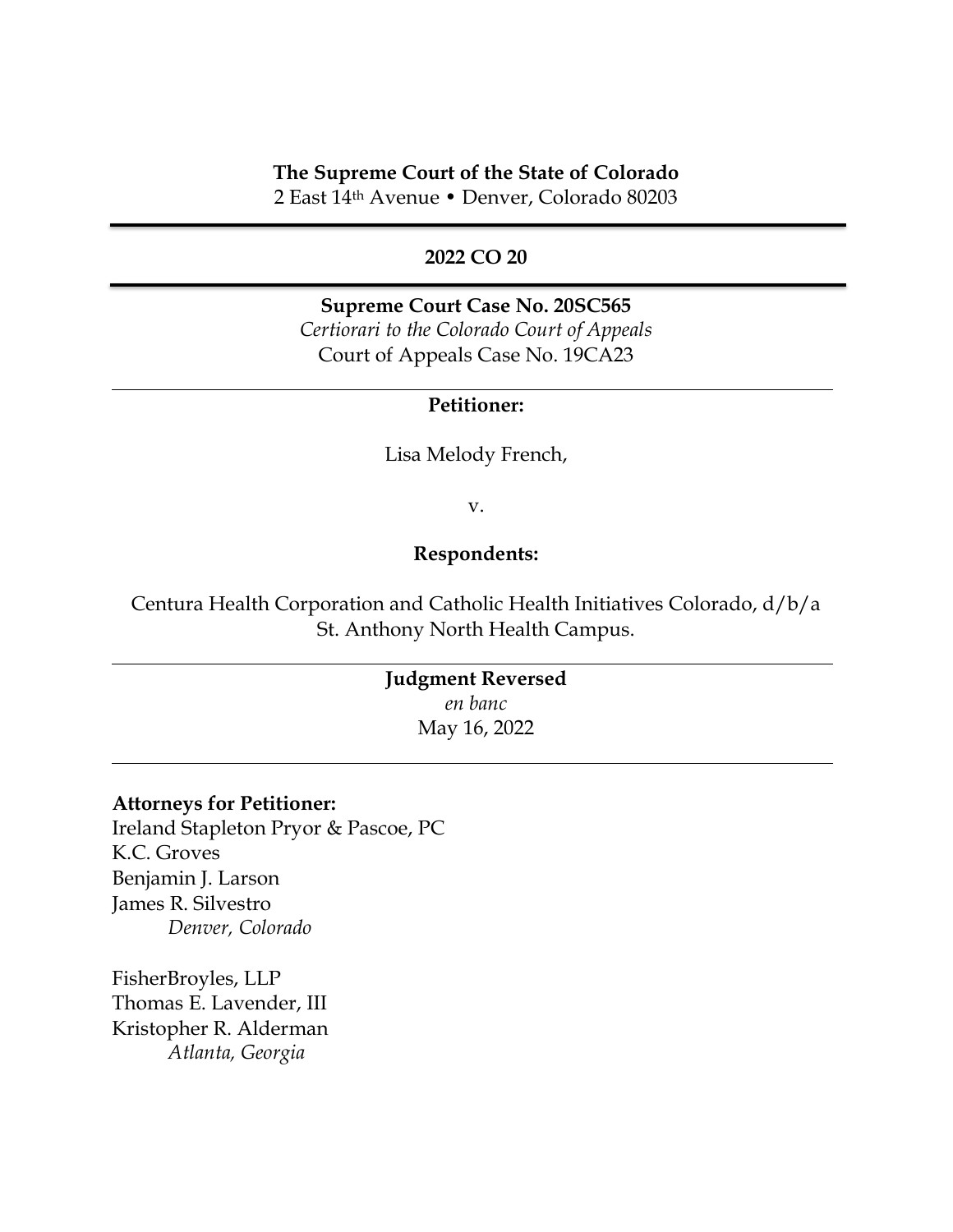### **Attorneys for Respondents:**

McConnell Van Pelt, LLC Traci L. Van Pelt Michael T. McConnell *Denver, Colorado*

# **Attorneys for Amici Curiae AdventHealth and CommonSpirit Health:**

Hall & Evans, LLC Jared R. Ellis *Denver, Colorado*

# **Attorneys for Amicus Curiae American Association of Healthcare Administrative Management:**

Messner Reeves LLP Kendra N. Beckwith *Denver, Colorado*

### **Attorneys for Amicus Curiae ClaimDOC, LLC:**

Lewis Brisbois Bisgaard & Smith LLP Arthur Biller *Denver, Colorado*

# **Attorneys for Amici Curiae Colorado Business Group on Health and Self-Insurance Institute of America, Inc.:**

Fairfield & Woods, P.C. John M. Tanner Paul R. Janda *Denver, Colorado*

# **Attorneys for Amici Curiae Colorado Consumer Health Initiative, Colorado Center on Law and Policy, and Colorado Legal Services:**

Connelly Law, LLC Sean Connelly *Denver, Colorado*

# **JUSTICE GABRIEL** delivered the Opinion of the Court, in which **CHIEF JUSTICE BOATRIGHT**, **JUSTICE MÁRQUEZ**, **JUSTICE HOOD**, **JUSTICE HART**, **JUSTICE SAMOUR**, and **JUSTICE BERKENKOTTER** joined.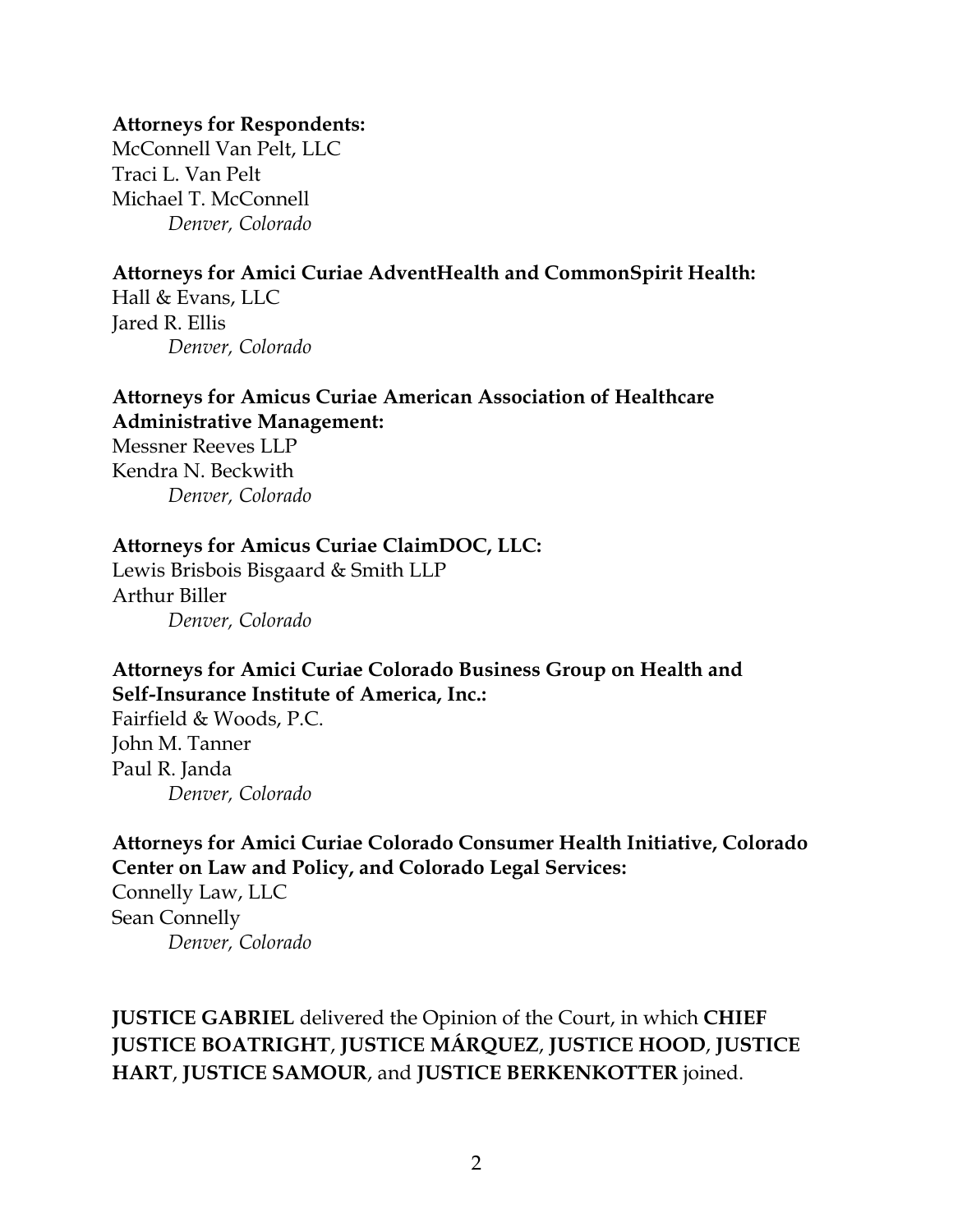JUSTICE GABRIEL delivered the Opinion of the Court.

¶1 Petitioner Lisa Melody French went to respondents Centura Health Corporation and Catholic Health Initiatives Colorado d/b/a St. Anthony North Health Campus (collectively, "Centura") for spinal fusion surgery. Upon reviewing French's insurance information prior to her surgery, Centura advised her that she would personally be responsible for \$1,336.90 of the amounts to be billed. After the surgery, however, Centura determined that it had misread French's insurance card and that she was, in fact, an out-of-network patient. Centura then billed French \$229,112.13 and ultimately sued her to collect.

¶2 We granted certiorari to decide (1) whether, on the facts presented here, Centura's chargemaster, a database used by Centura that lists rates for specific medical services and supplies, was incorporated by reference into hospital services agreements ("HSAs") that French had signed; and (2) if so, whether the price term in the HSAs was sufficiently unambiguous to render the HSAs enforceable. 1

<sup>1</sup> Specifically, we granted certiorari to review the following issues:

<sup>1.</sup> Whether the court of appeals erred in holding a standardized hospital admission form requiring a patient to pay "all charges of the hospital" incorporated the hospital's unreferenced, undisclosed "chargemaster."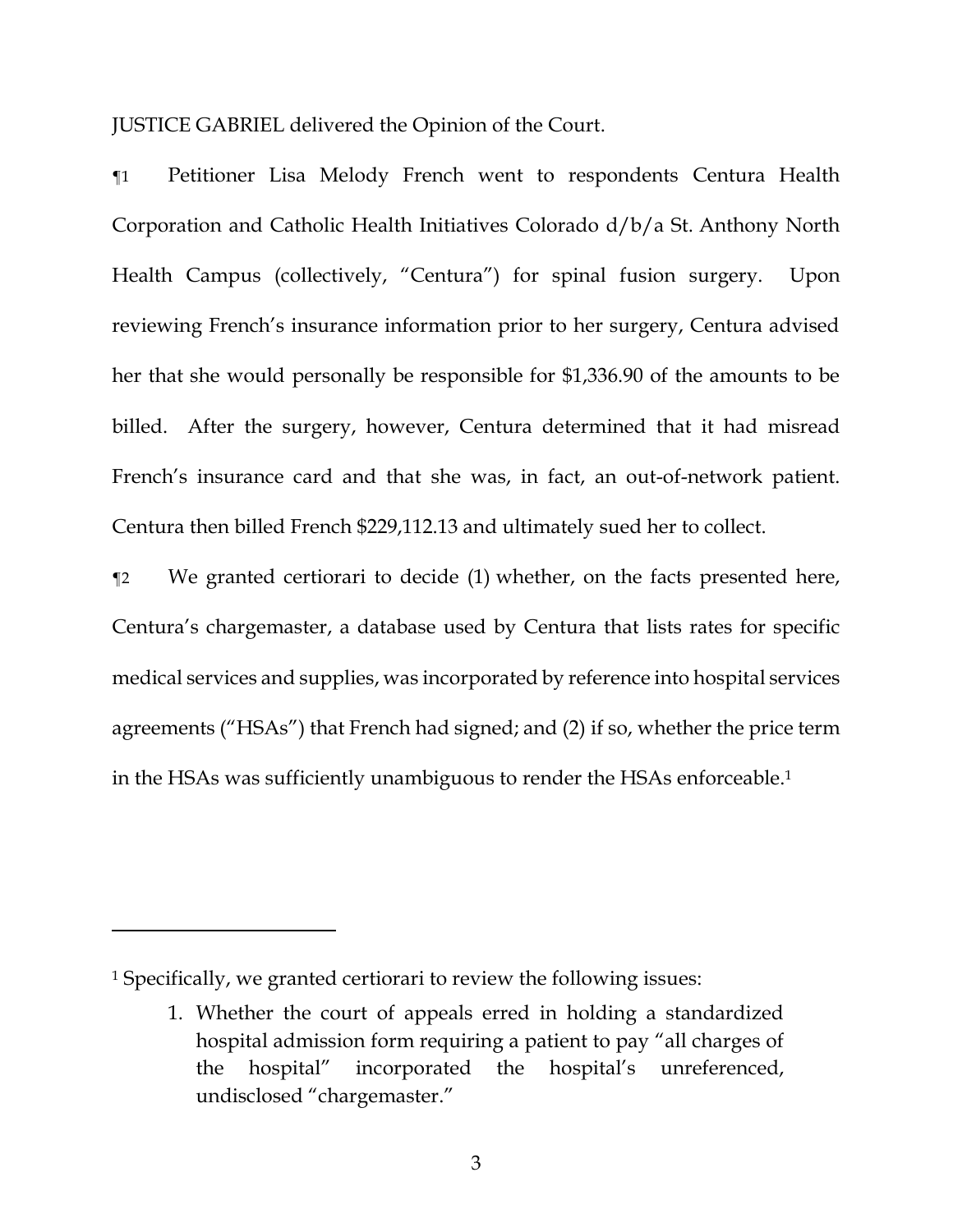¶3 We now conclude that because French neither had knowledge of nor assented to the chargemaster, which was not referenced in the HSA or disclosed to her, the chargemaster was not incorporated by reference into the HSA. Accordingly, the HSA left its price term open, and therefore, the jury appropriately determined that term.

¶4 For these reasons, we reverse the judgment of the division below, and we need not decide whether the price that French was to pay was unambiguous, even if the HSA incorporated the chargemaster.

### **I. Facts and Procedural History**

¶5 After an automobile accident, French elected to undergo spinal fusion surgery, which involved surgical procedures on two consecutive days. At the time, she had health care benefits through her employer's self-funded plan administered by Professional Benefit Administrators, Inc. and ELAP Services, LLC.

¶6 French's doctor advised her that the St. Anthony North Health Campus was the hospital at which she would have the procedures performed, and French

<sup>2.</sup> Whether the court of appeals erred in holding that the price to be paid is unambiguous, even if a standardized hospital admission form incorporates the hospital's "chargemaster."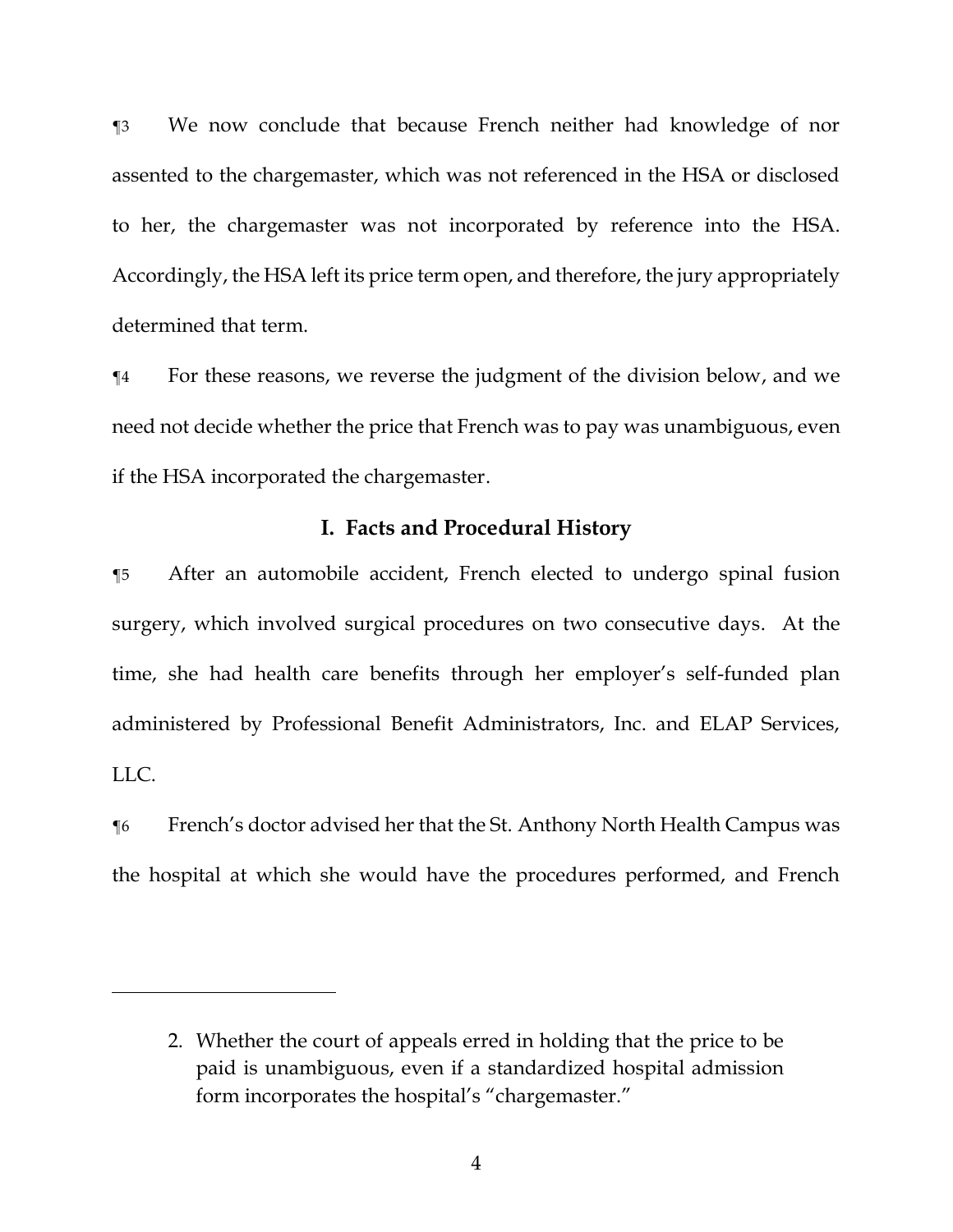provided Centura with her insurance information. Based on its understanding of the information that French had provided, Centura estimated that her surgeries would cost \$57,601.77 and that after French's insurance payment, she would personally be responsible for \$1,336.90 of that amount.

¶7 In addition, on three separate occasions prior to the surgeries, French signed two-page HSAs, stating, in pertinent part, "I acknowledge full financial responsibility for, and agree to pay, all charges of the Hospital and of physicians rendering services not otherwise paid by my health insurance or other payor." French also signed three two-page Patient Bill of Rights forms, which stated, in pertinent part, that she had the right to "[r]equest and receive, prior to the initiation of non-emergent care or treatment, the charges (or estimate of charges) for routine, usual, and customary services and any co-payment, deductible, or non-covered charges, as well as the facility's general billing procedures including receipt and explanation of an itemized bill." In signing these Patient Bill of Rights forms, French acknowledged that she had the responsibility to "[u]nderstand and honor financial obligations related to [her] care, including understanding [her] own insurance coverage." Neither the HSAs nor the Patient Bill of Rights forms mention the chargemaster or include an express price term.

¶8 French was subsequently admitted to the St. Anthony North Health Campus for the surgeries. She tolerated the procedures well, and the discharge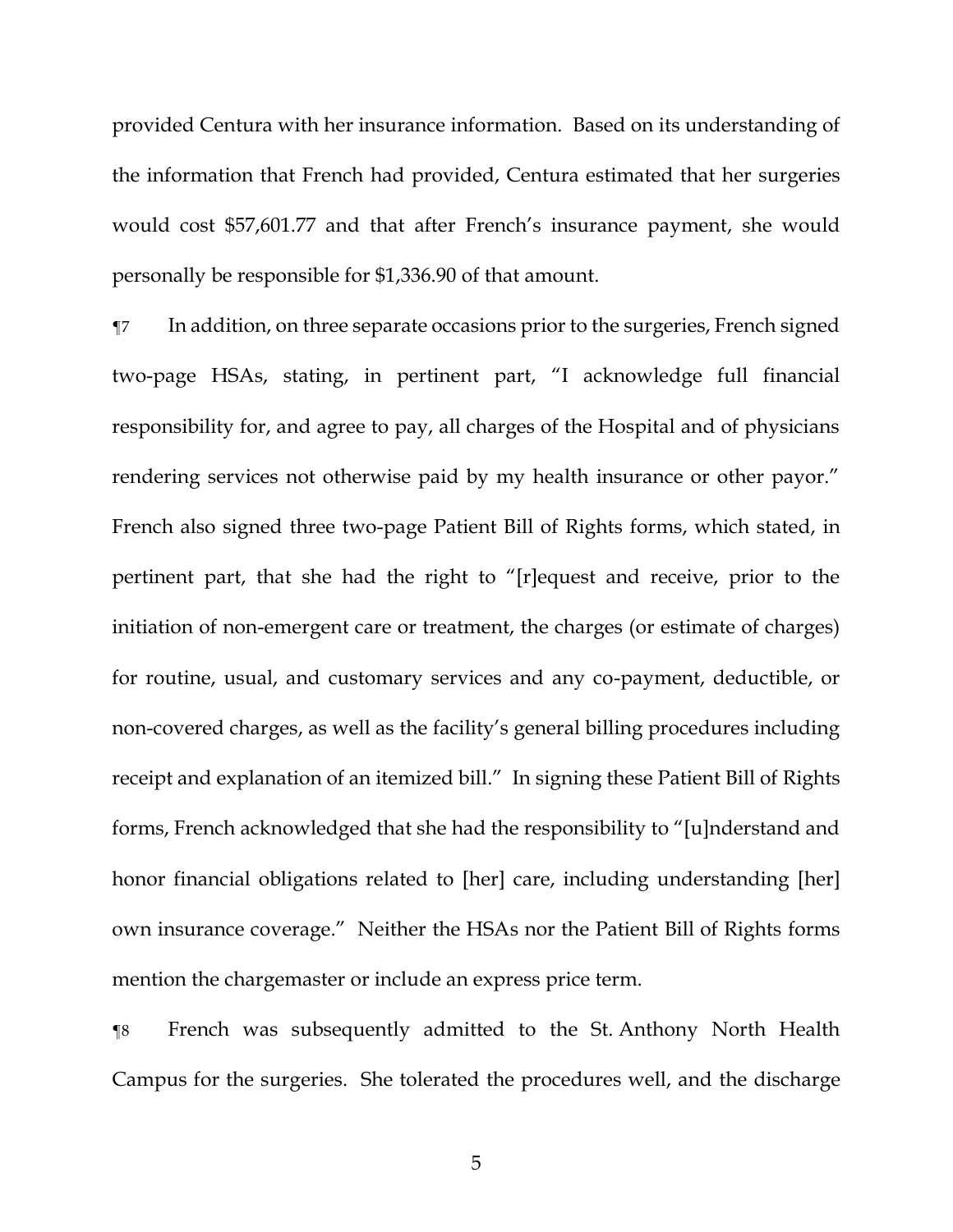note in her medical record indicated that she had had no complications and that her hospital course was "uneventful." She did, however, spend one additional day in the hospital than was initially planned.

¶9 Thereafter, and notwithstanding the fact that Centura had told French that her surgeries would cost \$57,601.77 and that she would personally be responsible for \$1,336.90 of that amount, Centura billed French \$229,112.13, reflecting its full chargemaster rates. Centura did so because it determined that it had misread French's insurance card and that she was, in fact, an out-of-network patient. Centura calculated the amount due after subtracting from the total charges the payment from French's insurer of \$73,597.35 and French's payment of \$1,000.00 (thus, the total amount that Centura charged was over \$300,000.00, notwithstanding its pre-procedure estimate that the surgeries would cost \$57,601.77).

¶10 When Centura's attempts to obtain payment from French proved unsuccessful, it sued French for breach of contract, alleging that under the HSAs that she had signed, she had agreed to pay Centura's chargemaster rates and therefore owed Centura the full balance of \$229,112.13.

¶11 The case proceeded, and during discovery, French requested that Centura produce the chargemaster that applied on the dates of service for the medical care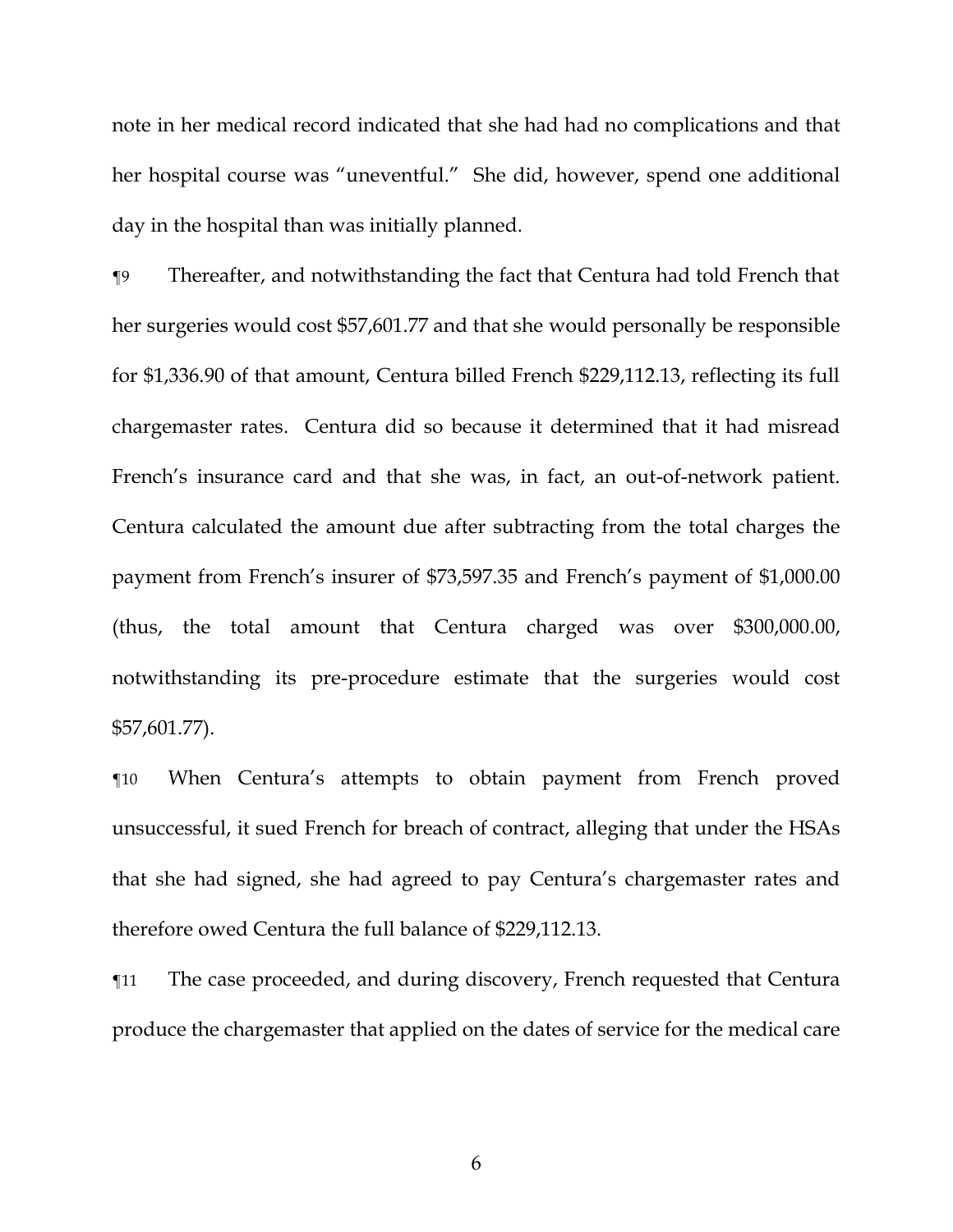provided. Centura, however, objected to producing its chargemaster, stating that the chargemaster was "voluminous, proprietary and a trade secret."

¶12 In addition, prior to trial, Centura filed a Motion for Declaratory Judgment or for Determination of Questions of Law, seeking a declaration that (1) the HSAs that French had signed incorporated the chargemaster rates; (2) French's promise to pay "all charges of the Hospital" was not an indefinite or open price term and unambiguously referred to Centura's chargemaster; and (3) the HSAs and Patient Bill of Rights forms that French had signed required her to pay the outstanding charges. The trial court, however, denied this motion, concluding:

The court cannot find that the hospital-patient forms incorporate or refer to the chargemaster as a matter of law.... According to [Centura], the plain meaning of "all charges" unambiguously refers to rates generated from the chargemaster. The court disagrees and finds that the term is ambiguous. The document signed by [French] is devoid of any reference to the Hospital's chargemaster and does not define the meaning of "all charges." At the very least, the hospital-patient forms are reasonably susceptible to more than one meaning. Therefore, the definition of "all charges" is a question of fact appropriately decided by the jury at trial.

¶13 The matter ultimately went to trial, and at trial, Centura witnesses conceded that they had provided French, at least over the phone, with an estimate indicating that her surgeries would cost \$57,601.77 and that French would owe \$1,336.90. They testified, however, that Centura staff had misread French's insurance card and thus calculated the estimate based on their incorrect determination that French was in network for her surgeries, when she was not.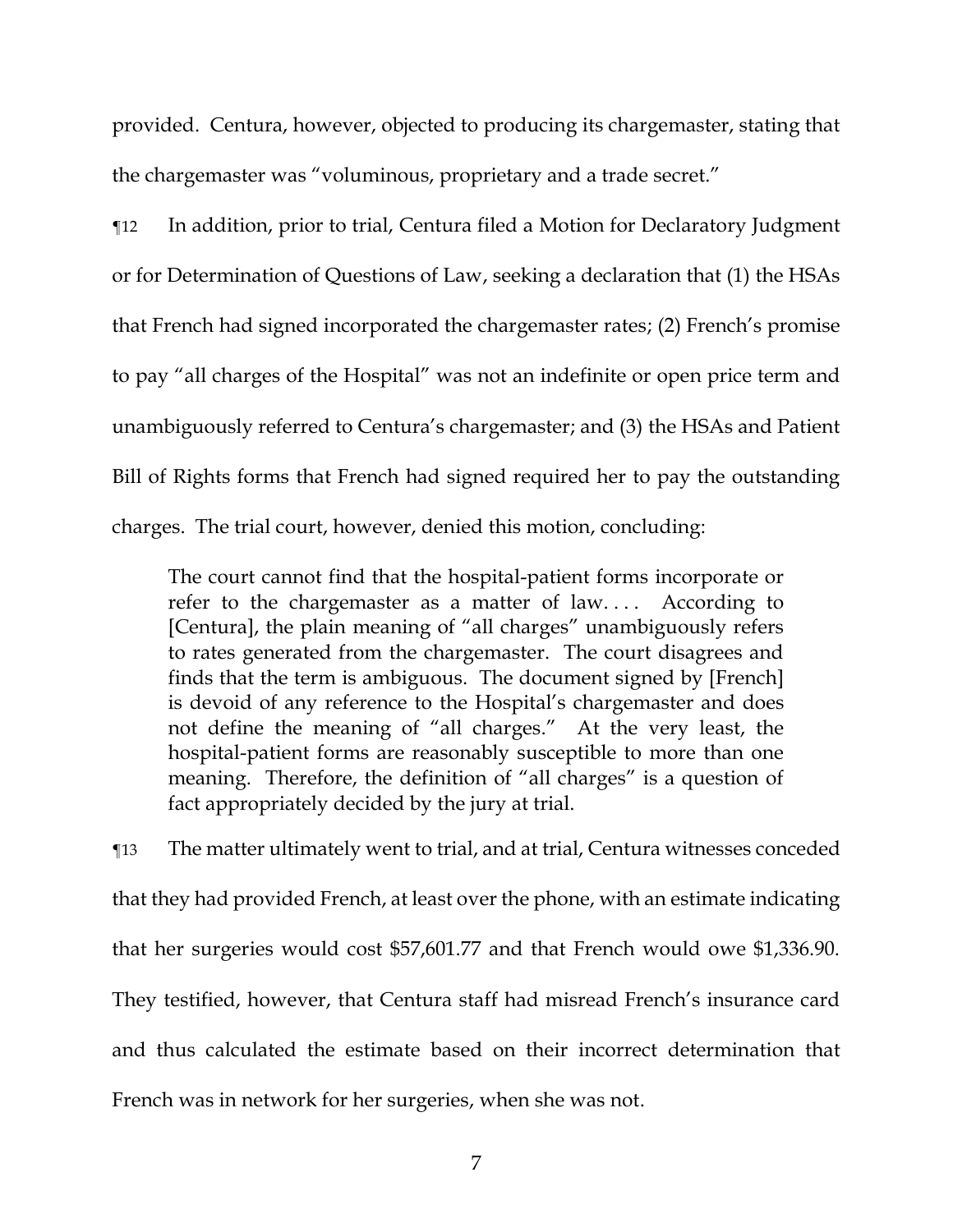¶14 Centura witnesses further testified about the chargemaster, describing it as a database of about 50,000 codes that is integrated into Centura's electronic medical record system, with the codes representing the services and supplies that Centura provides and for which it charges patients. These witnesses explained that when a patient is discharged and all of the charges have been posted to the patient's account, a bill is generated out of the system using the chargemaster rates, and that bill is sent to the payor. The Centura witnesses further observed that patients cannot directly access the chargemaster and that before French's surgeries, Centura did not provide to her and she could not have looked at the chargemaster. And a Centura representative stated that the chargemaster rates were not incorporated into the estimate provided to French because Centura believed that French had benefits for hospital services and therefore generated the estimate by using the contractual reimbursement rates for the benefits that Centura mistakenly thought French had (insurance companies and governmental programs like Medicare and Medicaid negotiate discounted rates with hospitals like those owned by Centura, and Centura generated its estimate in accordance with the discounted rates that it believed applied, based on its erroneous reading of French's insurance card).

¶15 For her part, French testified that (1) someone from Centura had told her that she needed to pay \$1,000.00 before her surgeries; (2) she believed that her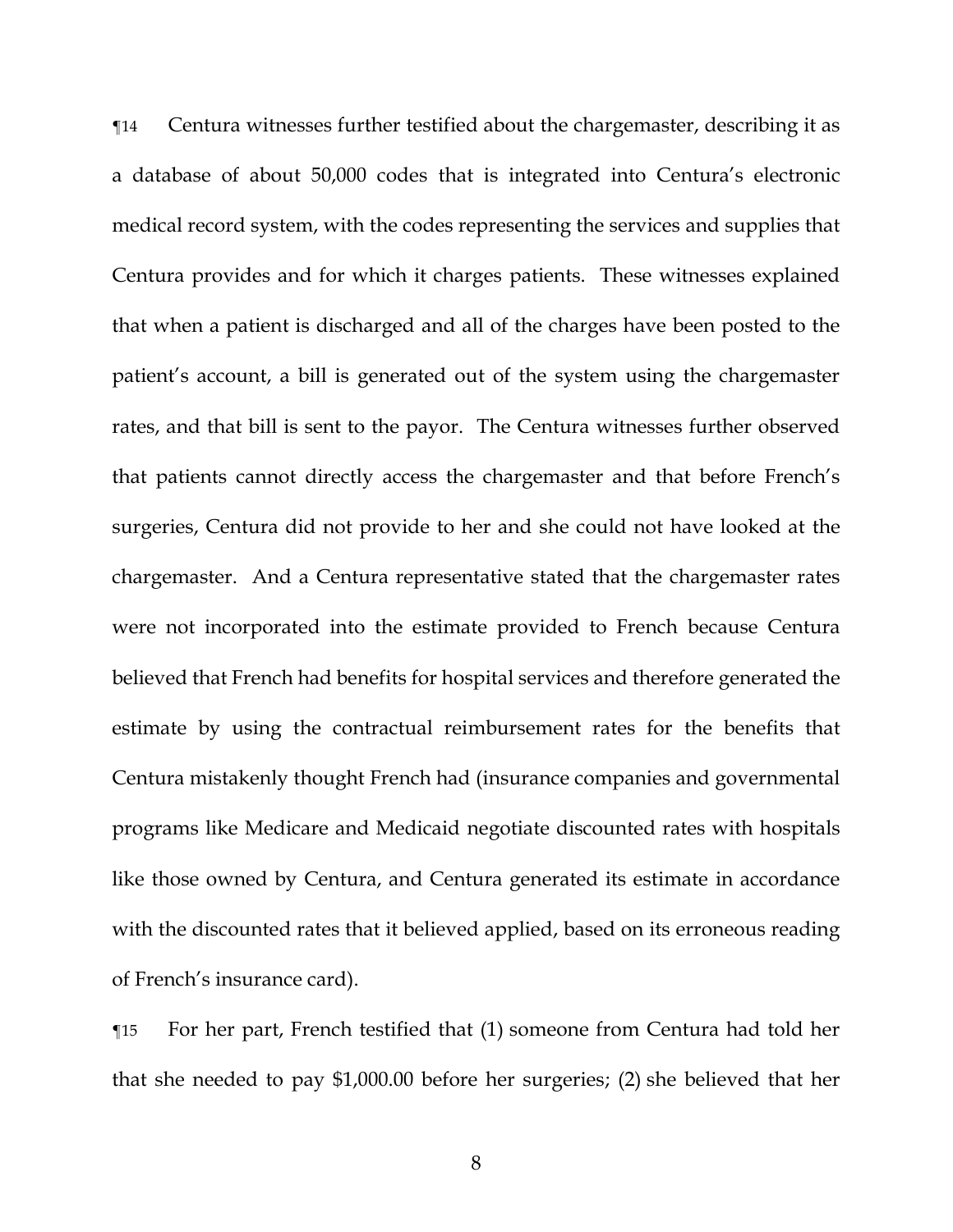insurance would pay the remainder of her bill; and (3) no one told her that she might owe more than that. In addition, an expert witness for French testified that he had estimated the actual cost of the medical services provided to French to be \$70,500.00 and that Centura's charges for the goods and services at issue greatly exceeded their reasonable value and were thus unreasonable. This witness further opined that the amount that French and her insurer had paid (i.e., approximately \$74,000.00) was close to the reasonable value of the services that French had received and that the sums paid provided Centura with a profit margin of about 5.5 percent.

¶16 At the conclusion of the evidence, Centura renewed its request for a declaratory judgment regarding the language of the HSAs and asked for a judicial determination that the phrase "all charges of the Hospital" meant the chargemaster rates. The trial court again denied Centura's motion, concluding that the parties' understanding of the meaning of the term "all charges of the Hospital" was sufficiently disputed so that the matter should be left to the jury to decide.

¶17 In light of this ruling, the court subsequently provided the jury with a special verdict form, requiring the jurors to decide, among other things, whether the term "all charges of the Hospital" meant the chargemaster rates or the reasonable value of the goods and services provided to French. The court further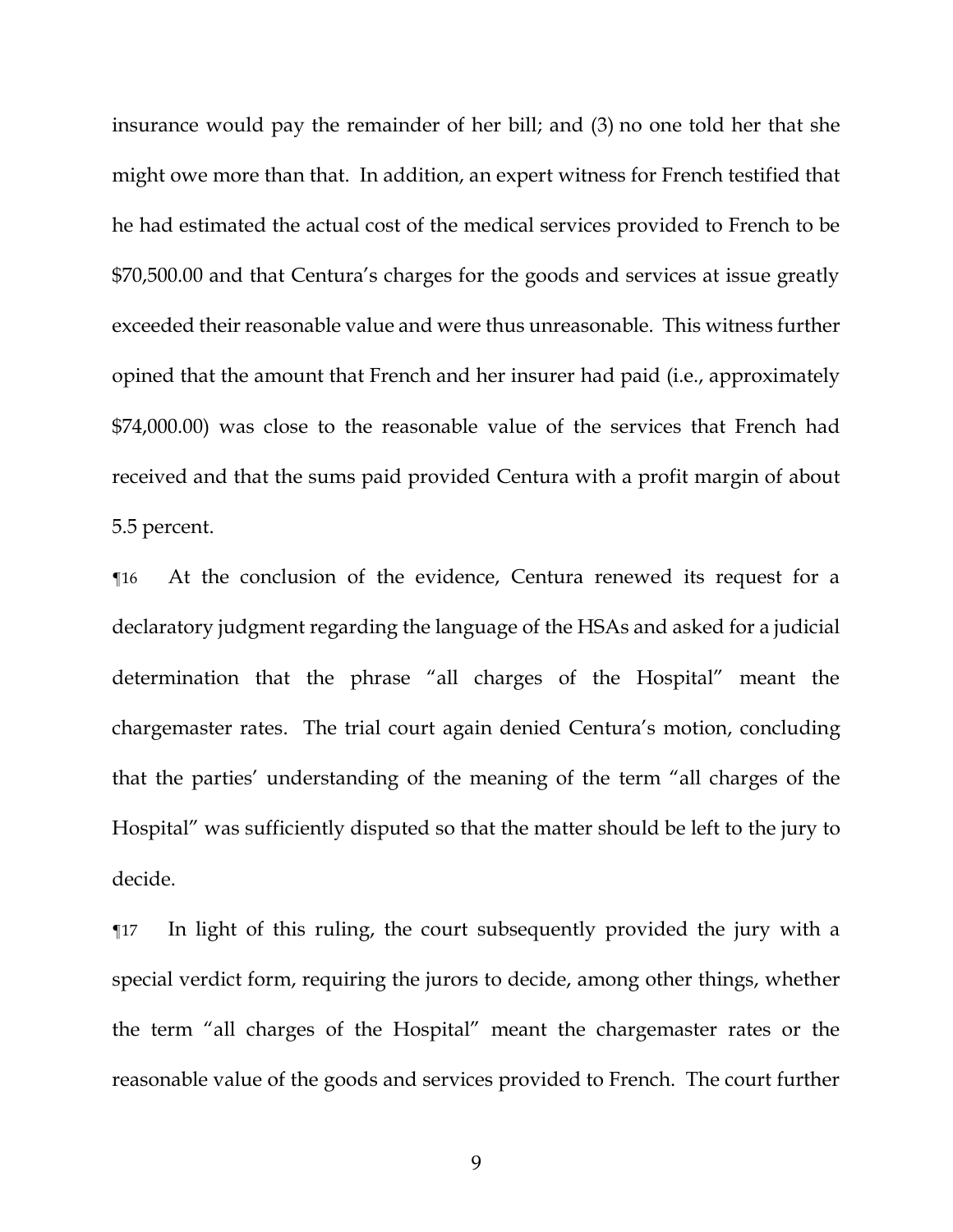provided the jury with an interrogatory, requiring the jurors to decide whether Centura's chargemaster for the goods and services provided to French was reasonable.

¶18 The jury ultimately found that the term "all charges of the Hospital" meant the "reasonable value of the goods and services provided to [French]" (and not the chargemaster rates) and that the chargemaster rates billed to French were not reasonable. The jury then determined that French owed Centura \$766.74 in damages, apparently reflecting the balance due above the amounts already paid by French and her insurer.

¶19 Centura then appealed, arguing that the trial court had erred in concluding that the term "all charges" in the HSAs was ambiguous and thus allowing the jury to decide what that term meant and the "reasonable value" of the services that French had received. In Centura's view, the HSAs were unambiguous and French's agreement to pay "all charges" "could only mean" the predetermined rates set by Centura's chargemaster.

¶20 In a unanimous, published opinion, a division of the court of appeals agreed with Centura and reversed the trial court's judgment. *Centura Health Corp. v. French*, 2020 COA 85, ¶¶ 2, 36, 490 P.3d 780, 781, 789. In so concluding, the division opined that most jurisdictions that had considered the question had interpreted hospital contracts requiring a patient to pay "all charges" as unambiguously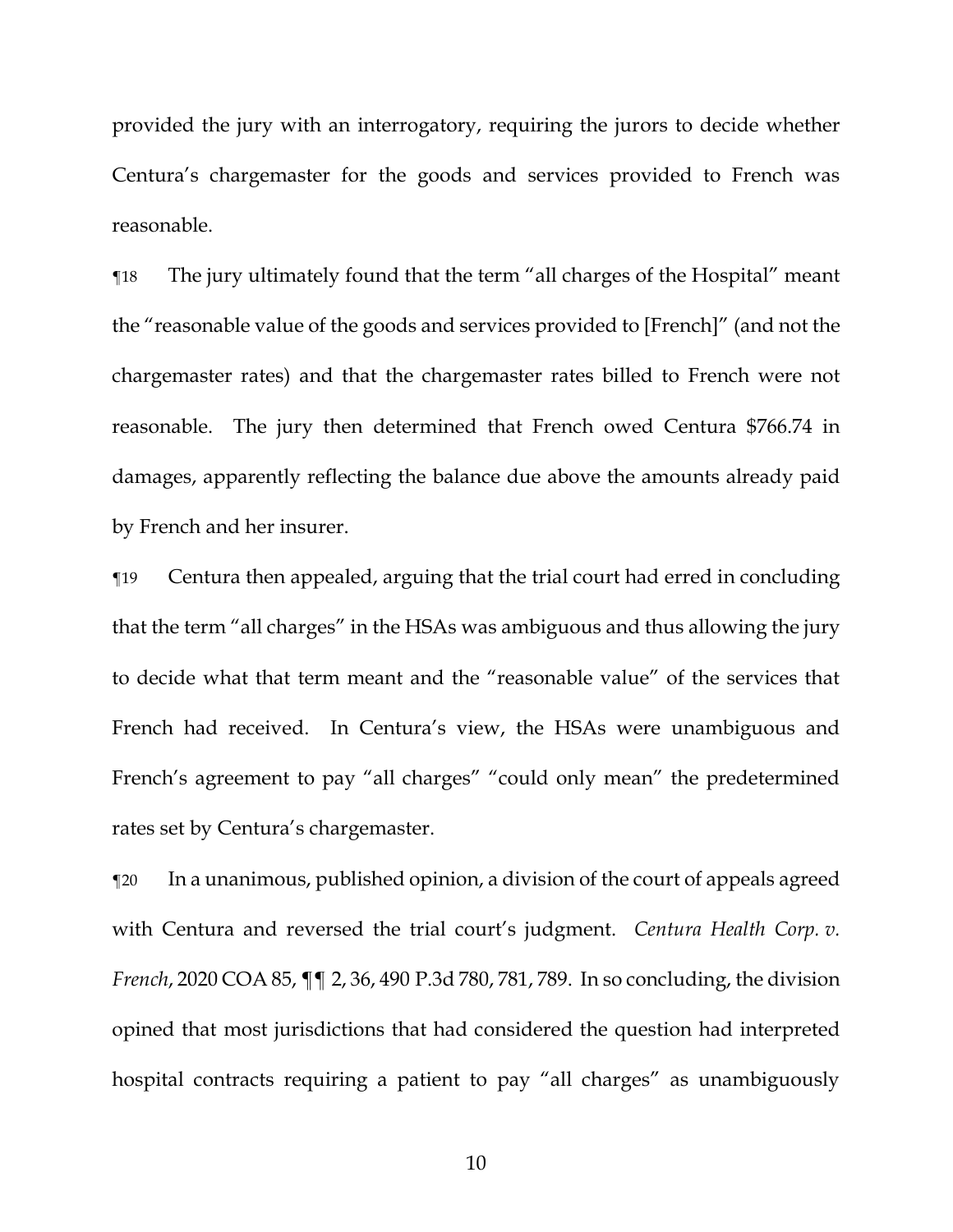incorporating the hospital's chargemaster rates. *Id.* at ¶¶ 21–22, 490 P.3d at 784–85. The division deemed this view persuasive for four reasons. *Id*. at ¶¶ 21–29, 490 P.3d at 784–88. First, according to the division, hospitals cannot always accurately predict what services a patient will ultimately need, and thus hospitals cannot accurately predict their charges. *Id*. at ¶ 25, 490 P.3d at 786. Accordingly, the division could not conclude that an HSA must contain a precise price term in order to unambiguously incorporate a hospital chargemaster. *Id.*  Second, the division stated that although the HSAs did not expressly reference the chargemaster rates, the term "all charges" in the HSAs was still sufficiently definite because the chargemaster rates were predetermined. *Id*. at ¶ 26, 490 P.3d at 786. Third, the division believed that what it deemed the "majority approach" properly recognized that it would be impractical for courts "to attempt to resolve the complexity of the health care system by imposing a reasonableness requirement for an express, written contract with a sufficiently definite price term." *Id*. at ¶ 27, 490 P.3d at 787. Finally, the division concluded that Colorado law provides "*some* public transparency for the Hospital's chargemaster rate." *Id*. at ¶ 28, 490 P.3d at 787.

¶21 In so concluding, the division "set aside [its] misgivings that the HSA may have lacked mutual assent" in favor of policy considerations like those noted above. *Id*. at ¶ 31, 490 P.3d at 788. In particular, in the division's view, imposing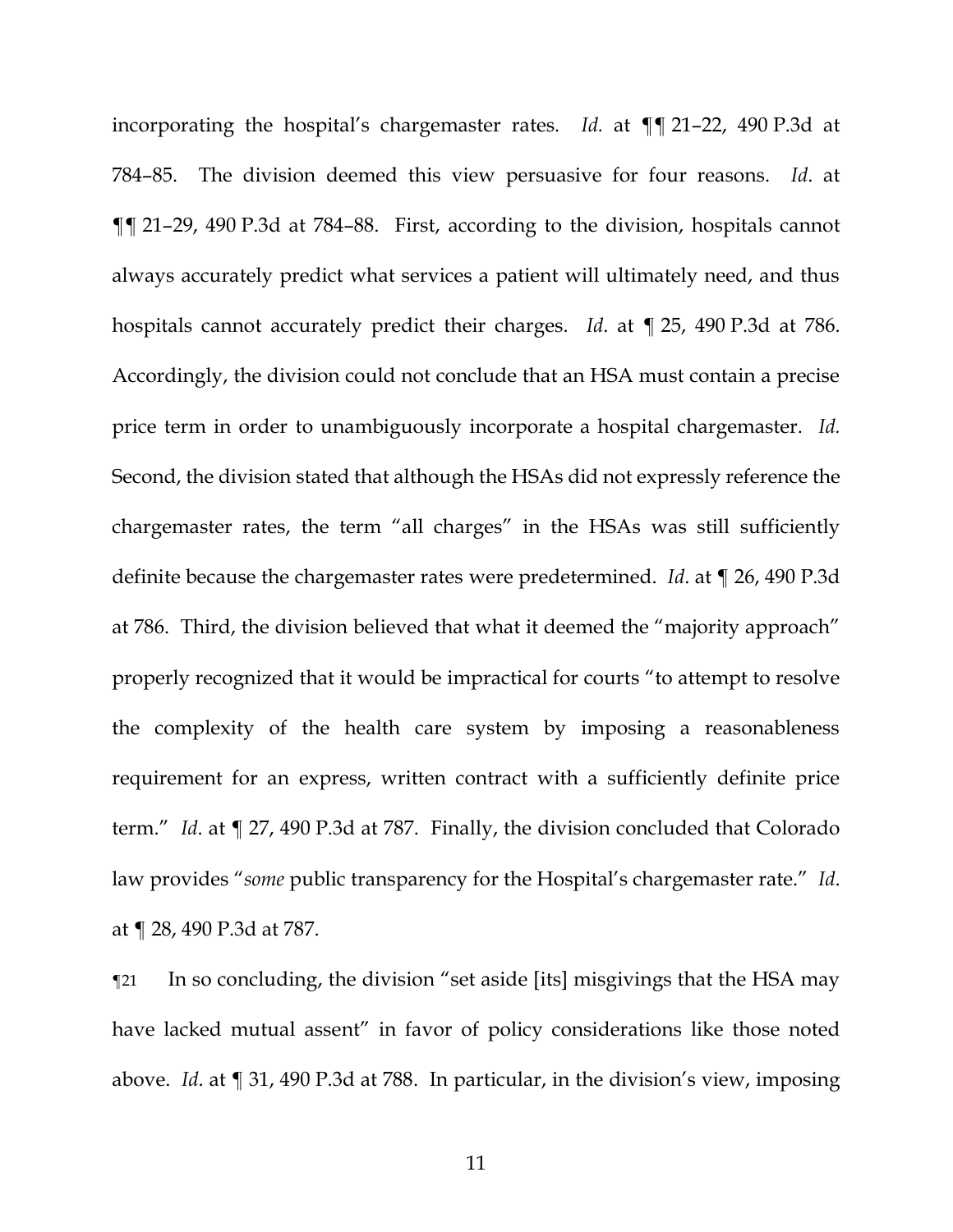a reasonableness requirement on the HSAs' price term here "would require hospitals to litigate the reasonableness of their charges in order to obtain recovery, thereby ignoring the reality of our health care system, which allows insurers to negotiate lower contract prices with hospitals." *Id*. at ¶ 30, 490 P.3d at 788.

¶22 French then petitioned this court for certiorari review, and we granted her petition.

### **II. Analysis**

¶23 We begin by setting forth the applicable standard of review. Next, we discuss the pertinent principles of contract law, including those relating to the concept of incorporation by reference. We then apply these principles to the facts before us and conclude that Centura's chargemaster was not incorporated by reference into the HSAs.

### **A. Standard of Review**

¶24 The interpretation of a contract is a question of law that we review de novo. *Fed. Deposit Ins. Corp. v. Fisher*, 2013 CO 5, ¶ 9, 292 P.3d 934, 937. Whether contract terms have been incorporated by reference into a contract is also a question of law subject to de novo review. *Northrop Grumman Info. Tech., Inc. v. United States*, 535 F.3d 1339, 1343 (Fed. Cir. 2008). We, however, defer to the trial court's factual findings unless they are clearly erroneous. *Maphis v. City of Boulder*, 2022 CO 10, ¶ 14, 504 P.3d 287, 291.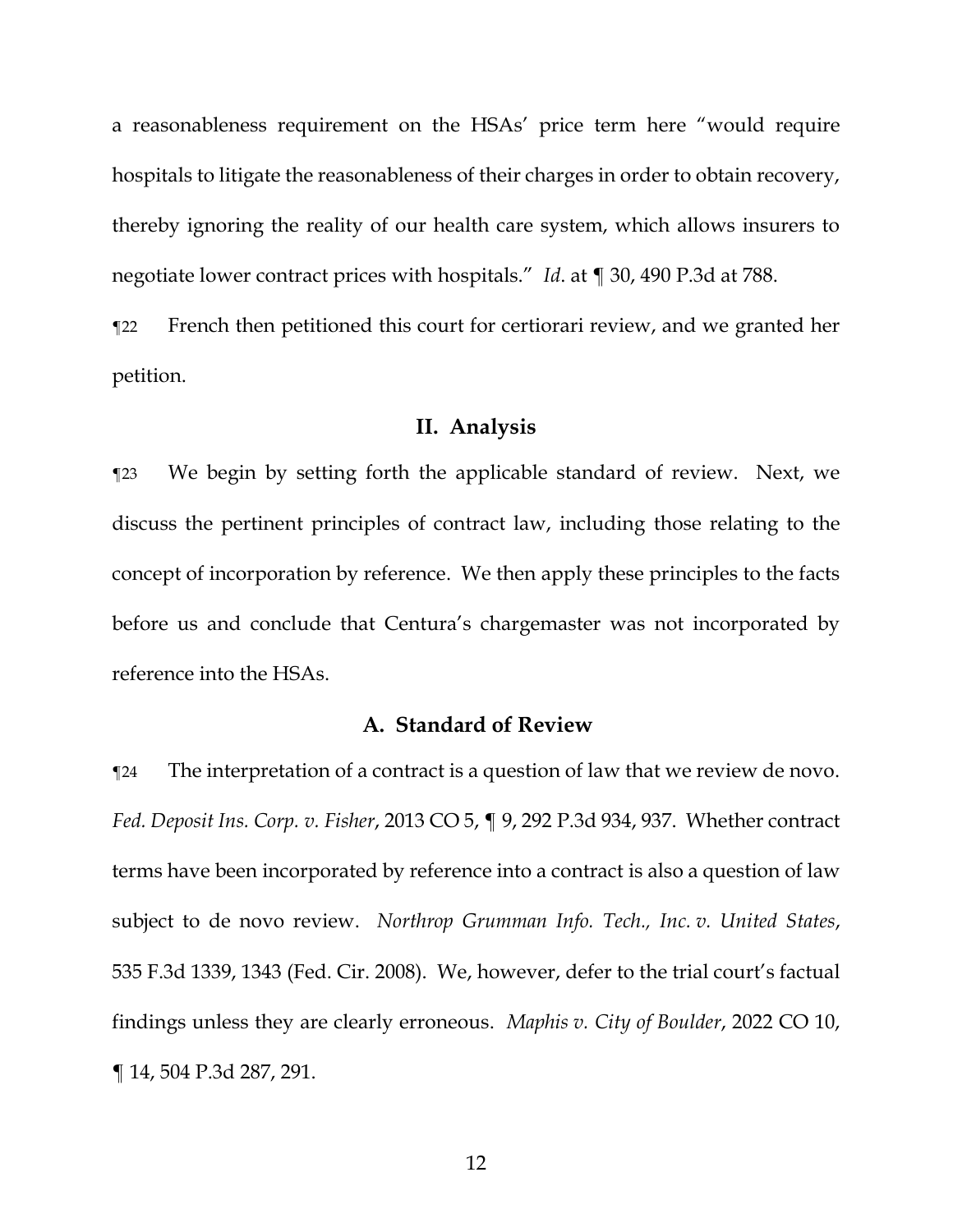### **B. Applicable Contract Principles**

¶25 In interpreting a contract, our primary goal is to give effect to the parties' intent. *Ad Two, Inc. v. City & Cnty. of Denver ex rel. Manager of Aviation*, 9 P.3d 373, 376 (Colo. 2000). The parties' intent is primarily determined from the language of the instrument itself. *Id.* To make this determination, we must first establish whether the provisions of the parties' agreement are ambiguous. *See id.* We decide whether provisions of an agreement are ambiguous by examining the instrument's language and construing that language in harmony with the plain and generally accepted meaning of the words employed. *Id.* When a written contract is complete and free from ambiguity, we will deem it to express the parties' intent and enforce it according to its terms. *Id.* When contract terms are susceptible of more than one reasonable interpretation, however, then the terms are ambiguous, and evidence beyond the four corners of the contract is admissible to establish the parties' intent. *Id.* at 376–77. The mere fact that the parties disagree as to the proper interpretation of a contract does not itself establish an ambiguity in the contract. *Id.* at 377.

¶26 To be enforceable, a contract requires mutual assent to an exchange between competent parties for legal consideration. *Fisher*, ¶ 11 n.2, 292 P.3d at 937 n.2; *Winter v. Indus. Claim Appeals Off.*, 2013 COA 126, ¶ 23, 321 P.3d 609, 614.

¶27 Regarding mutual assent, in general, "when parties to a contract ascribe different meanings to a material term of a contract, the parties have not manifested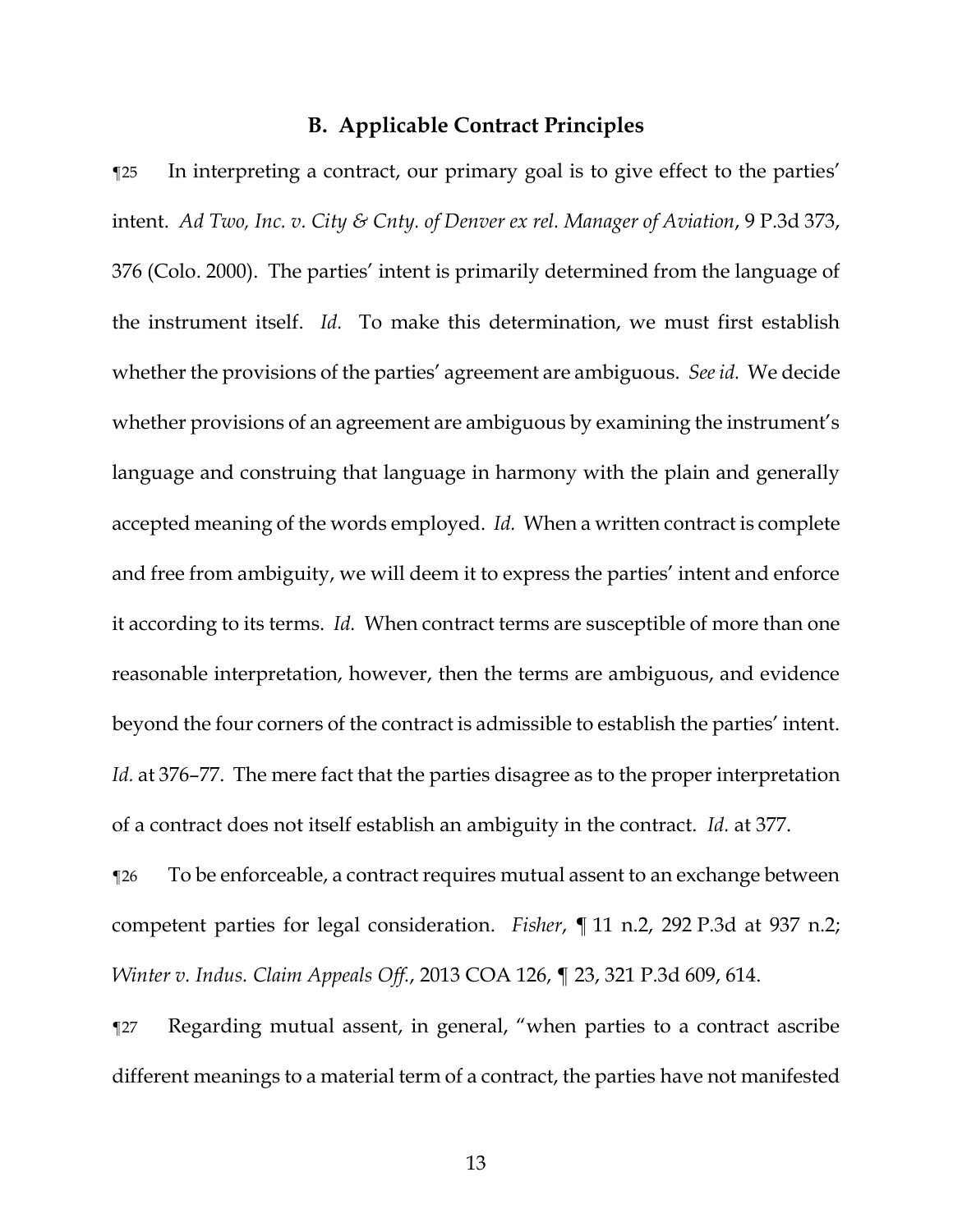mutual assent, no meeting of the minds has occurred, and there is no valid contract." *Sunshine v. M.R. Mansfield Realty, Inc.*, 575 P.2d 847, 849 (Colo. 1978). The requisite meeting of the minds is established by the parties' acts, conduct, and words, along with the attendant circumstances, and not by any subjective, unexpressed intent by either party. *Avemco Ins. Co. v. N. Colo. Air Charter, Inc*., 38 P.3d 555, 559 (Colo. 2002).

¶28 With respect to consideration, when parties have entered into a contract for the performance of services but the contract lacks an express or definitive price, "it is a general rule that the court is required to determine the price on the basis of the reasonable value of [the services to be provided]. Under general principles of contract, the 'reasonable value rule' is universally applied where no contract price can be determined." *Allred v. Lininger*, 398 P.2d 967, 969 (Colo. 1965) (citations omitted).

¶29 And, as pertinent here, it has long been settled that contracting parties may incorporate contract terms by reference to another document. *See Taubman Cherry Creek Shopping Ctr., LLC v. Neiman-Marcus Grp., Inc.*, 251 P.3d 1091, 1094–95 (Colo. App. 2010). In Colorado, for an incorporation by reference to be effective, "it must be clear that the parties to the agreement had knowledge of and assented to the incorporated terms." *Id.* at 1095 (quoting 11 Samuel Williston & Richard A. Lord, *A Treatise on the Law of Contracts* § 30.25, at 234 (4th ed. 1999)); *see also id.* (noting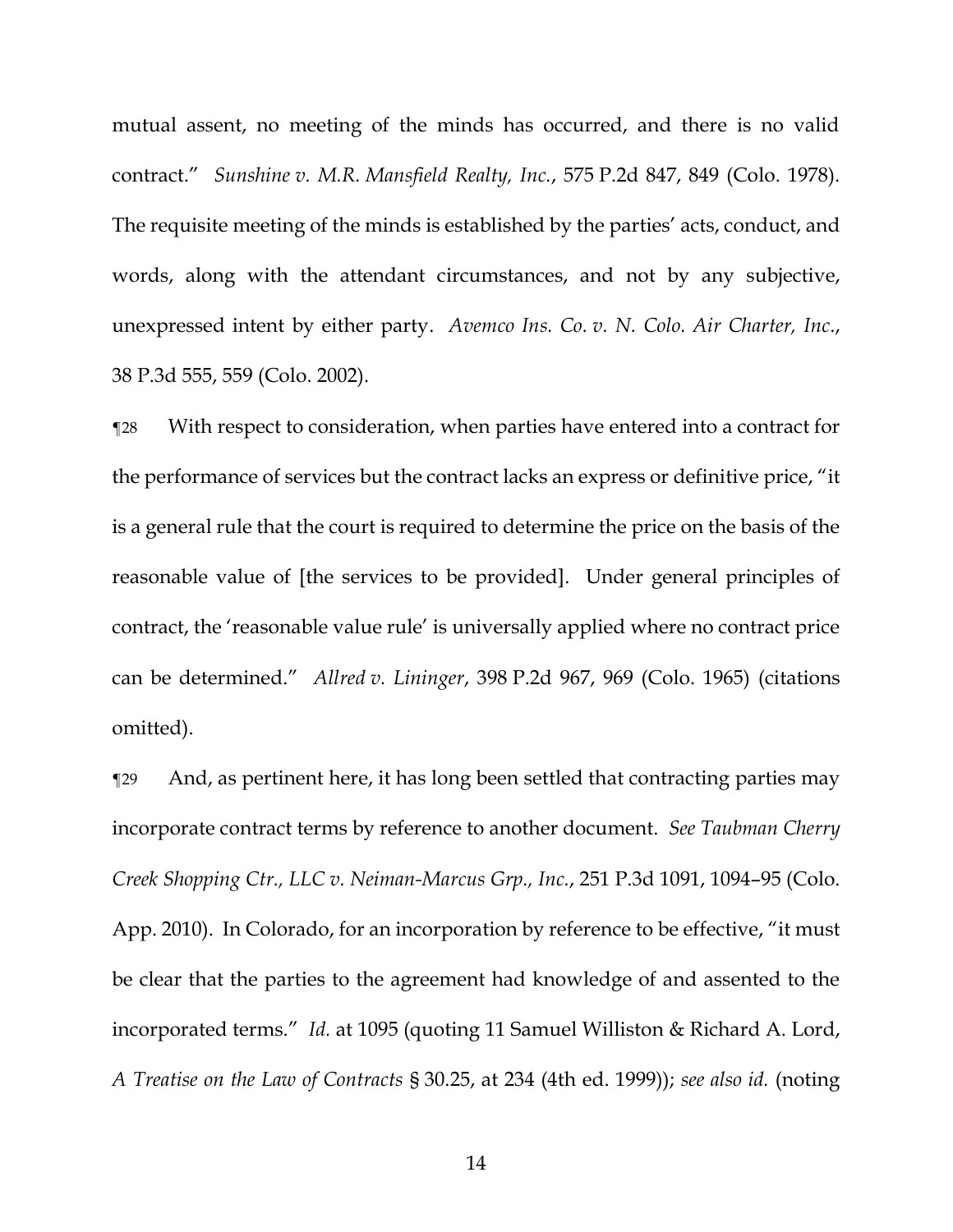that the parties must "*clearly and knowingly* assent to terms incorporated by reference").

¶30 Accordingly, for contract terms outside the four corners of a contract to be incorporated by reference into the contract, the terms to be incorporated generally must be clearly and expressly identified. *See, e.g.*, *Britt v. Univ. of Louisville*, 628 S.W.3d 1, 7–8 (Ky. 2021) (concluding that express references in an employment contract to a university's governance document were sufficient to incorporate the governance document by reference); *RTS Shearing, LLC v. BNI Coal, Ltd*., 965 N.W.2d 40, 46 (N.D. 2021) (concluding that a service purchaser's "Standard Terms and Conditions" were incorporated by reference into the parties' agreement when those "Standard Terms and Conditions" were referenced expressly, by name and in boldface type, in the one-page purchase orders exchanged by the parties); *Evans v. Bayles*, 787 S.E.2d 540, 544 (W. Va. 2016) (concluding that an arbitration clause in a brokerage agreement was incorporated by reference into an IRA application when the application made "multiple, clear references" to the brokerage agreement, leaving no doubt as to its identity, and when the arbitration clause was specifically called to the applicant's attention and the brokerage agreement was provided to the applicant).

¶31 General or oblique references to a document to be incorporated, in contrast, are usually insufficient to support a finding that the document was incorporated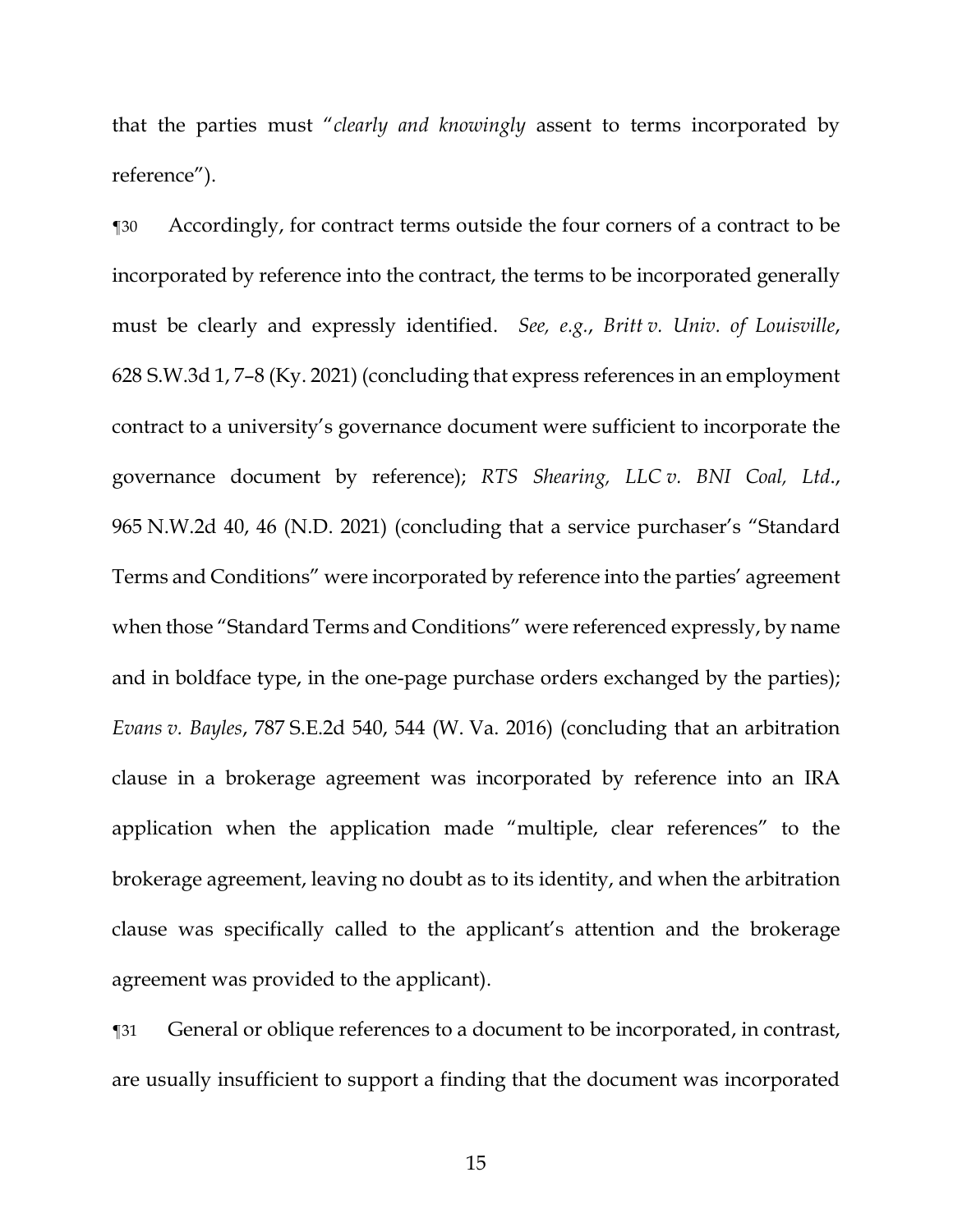by reference. *See, e.g.*, *Town of Cheswold v. Cent. Del. Bus. Park*, 188 A.3d 810, 818–19 (Del. 2018) (concluding that certain stipulated court orders between a town and a property owner did not incorporate by reference a proposed amendment to a city ordinance, even though the orders referred to the proposed amendment, because the orders did not refer to or incorporate the substance of the amendment and a mere reference to the amendment, without more, was insufficient to incorporate its substance); *Walker v. BuildDirect.Com Techs., Inc.*, 349 P.3d 549, 554 (Okla. 2015) (concluding that a reference in a contract to the seller's "Terms of Sale" was insufficient to incorporate the terms of sale contained on the seller's website because merely placing quotation marks around the phrase "Terms of Sale," without more, was insufficient to convey to the buyers that the seller was referring to anything other than the sales terms expressly enumerated within the four corners of the parties' contract); *State ex rel. U-Haul Co. of W. Va. v. Zakaib*, 752 S.E.2d 586, 598 (W. Va. 2013) (concluding that a brief mention of an addendum in preprinted and electronic rental contracts was insufficient to incorporate the addendum by reference when renters were not given copies of the addendum prior to signing the rental contracts); *see also Zakaib*, 752 S.E.2d at 595 ("An oblique reference to a separate, non-contemporaneous document is insufficient to incorporate the document into the parties' final contract.").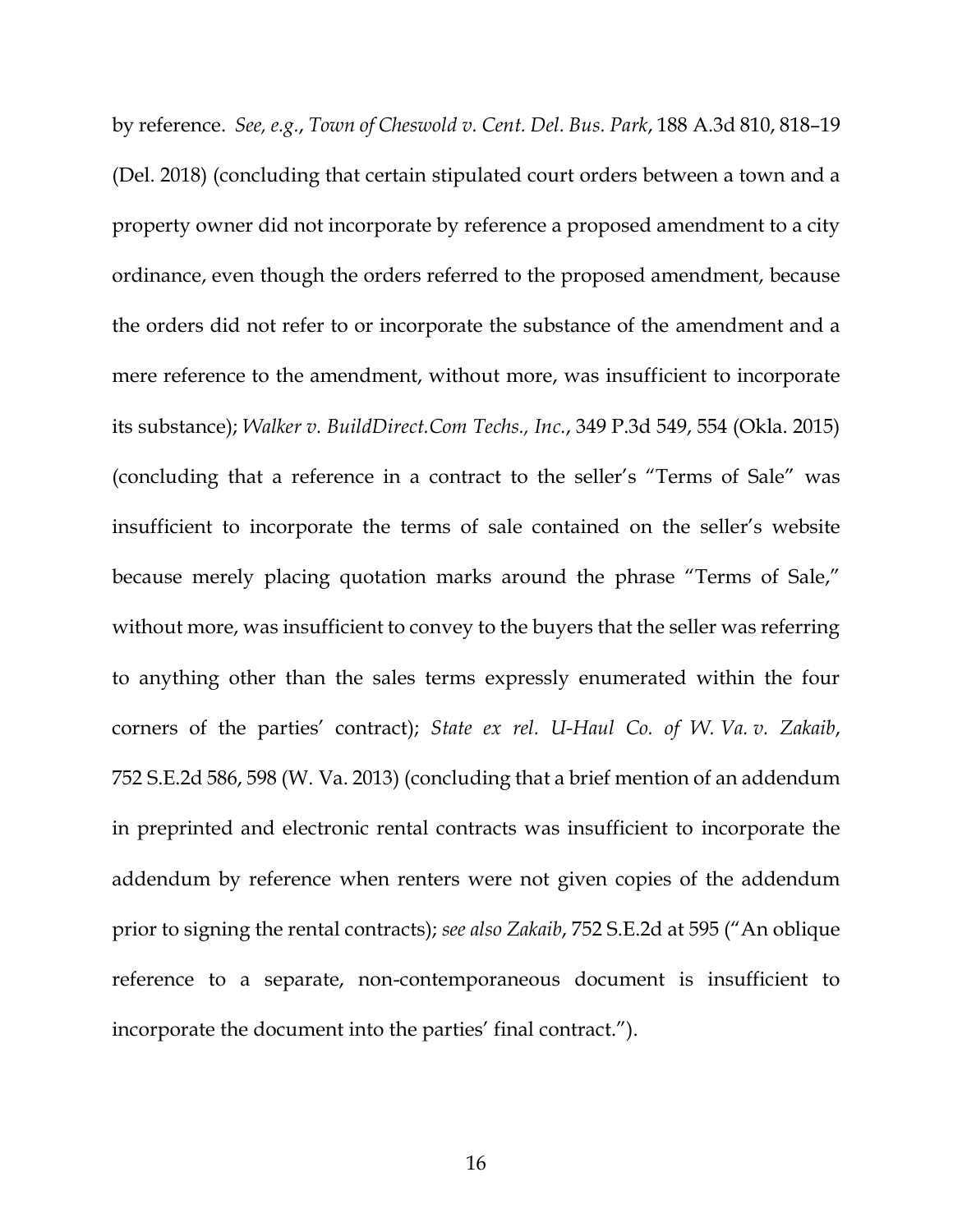### **C. Application**

¶32 With the foregoing principles in mind, we turn to the question of whether the chargemaster was incorporated by reference into the HSAs signed by French prior to her surgeries at Centura. For several reasons, we conclude that it was not. ¶33 First, no evidence in the record indicates that French even knew of the chargemaster's existence. The chargemaster was not referenced in any way—even obliquely—in any of the HSAs (or in the Patient Bill of Rights forms) that French signed. Nor did French have any knowledge of the chargemaster's terms or rates. Indeed, Centura representatives testified that the chargemaster was not provided to patients, and in this very litigation, Centura refused to produce its chargemaster to French, contending that it was proprietary and a trade secret.

¶34 Second, no evidence in the record shows that French ever assented to the chargemaster's terms, much less clearly and knowingly assented to such terms. *See Taubman*, 251 P.3d at 1095. She assuredly could not assent to terms about which she had no knowledge and which were never disclosed to her.

¶35 Accordingly, we conclude that Centura's chargemaster was not incorporated by reference into the HSAs that French signed. As a result, and as the trial court concluded, the price term of the parties' agreement was left open, and the trial court properly allowed the jury to determine the reasonable value of Centura's services here. *See Doe v. HCA Health Servs. of Tenn., Inc.*, 46 S.W.3d 191,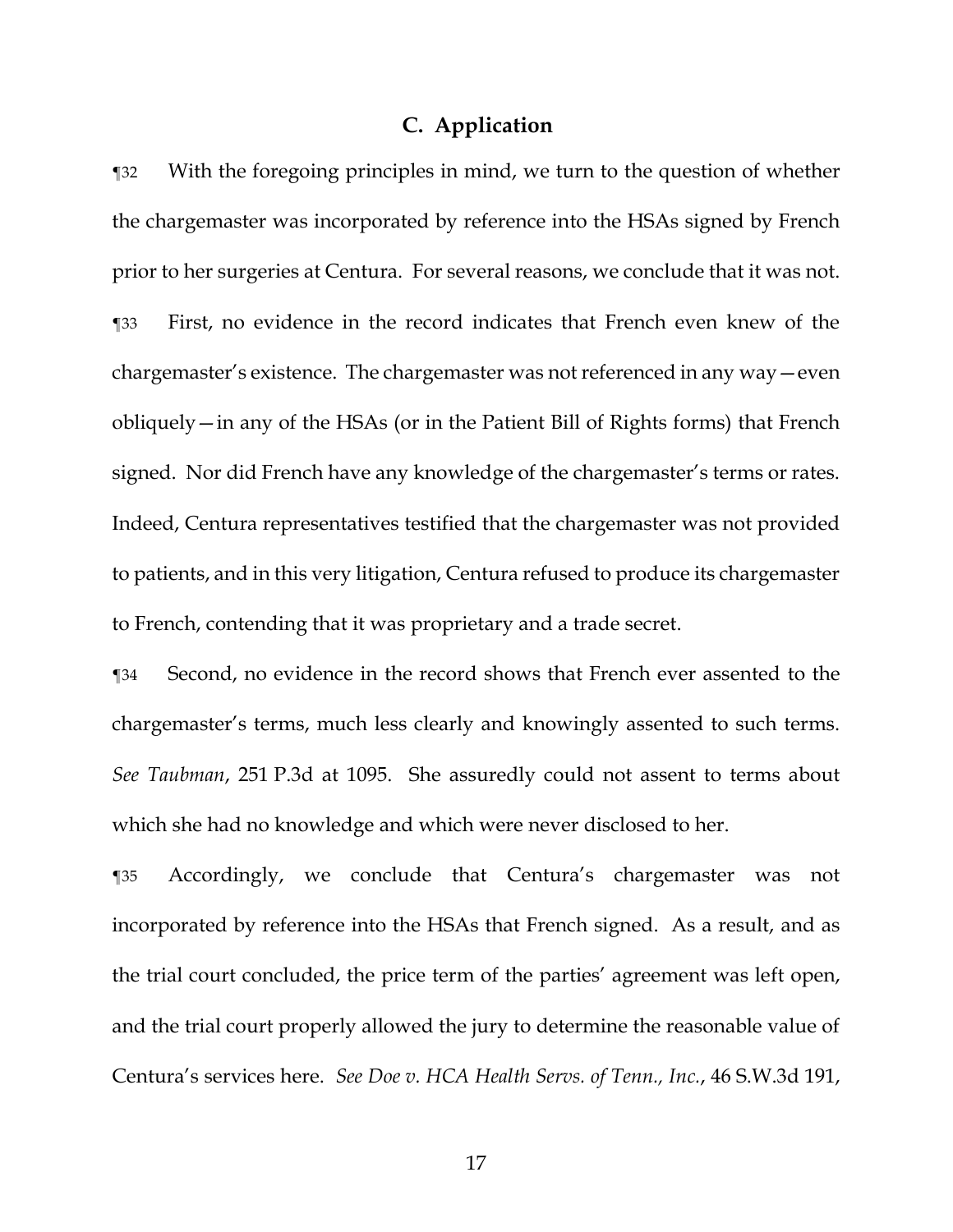197 (Tenn. 2001) (concluding that a hospital's chargemaster did not provide a sufficient means to allow a patient to determine the hospital charges for which she was responsible under a contract requiring her to pay "charges" not covered by insurance because the contract contained no reference to the chargemaster or to any other document, transaction, or extrinsic facts from which the meaning of "charges" would have been made clear).

¶36 In reaching this conclusion, we are not persuaded by Centura's arguments to the contrary.

¶37 Specifically, Centura's reliance on our decision in *Portercare Adventist Health System v. Lego*, 2012 CO 58, 286 P.3d 525, is misplaced. The question before us in *Portercare* was whether the contract claim at issue involved a liquidated debt, such that the six-year statute of limitations, rather than the general three-year statute for contract claims, applied. *Id.* at ¶ 1, 286 P.3d at 526. We concluded that the debt was liquidated because it could be ascertained by simple computation using extrinsic evidence of the predetermined costs of the medical services that had been provided. *Id.* at ¶¶ 18, 20, 286 P.3d at 529. No party in *Portercare* raised, nor did we consider, whether the chargemaster was incorporated by reference. And we did not hold that the chargemaster was incorporated by reference, notwithstanding Centura's assertion to the contrary.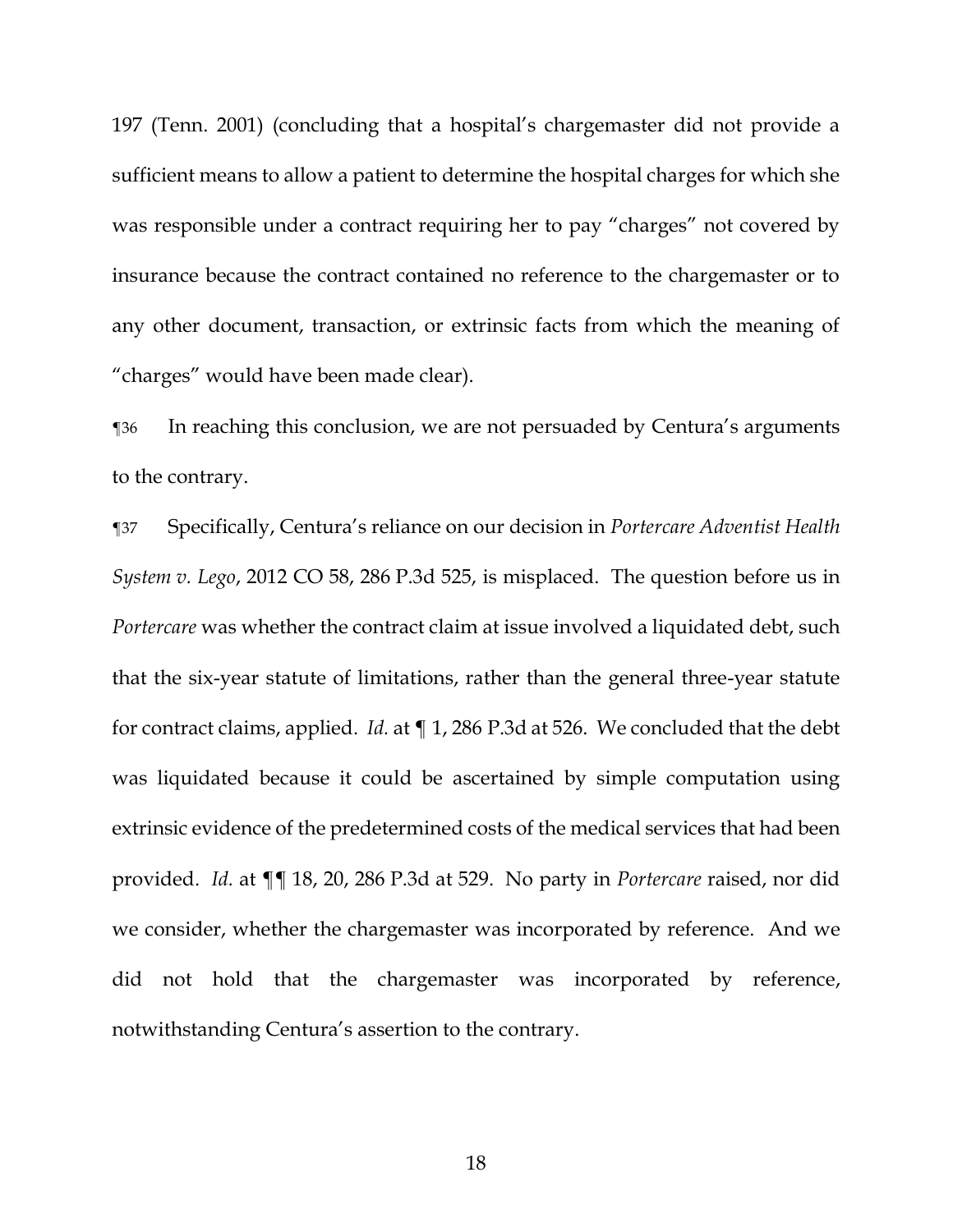¶38 Nor are we persuaded by the authorities on which Centura relies that addressed the phrase "all charges" in patient-hospital contracts. Although Centura asserts that these cases established a majority rule that the phrase "all charges" unambiguously incorporates hospital chargemaster rates, we view these authorities as distinguishable or unconvincing. Many of the authorities cited by Centura rely heavily on *DiCarlo v. St. Mary Hospital*, 530 F.3d 255 (3d Cir. 2008), a class action filed by an uninsured patient. In *DiCarlo*, the appellate court adopted in full the opinion of the district court, which had concluded that the term "all charges" in a form signed by the plaintiff referred to the hospital's chargemaster. *Id.* at 258, 264. In support of this determination, the district court had determined that referring to "all charges" in a hospital-patient contract was the "only practical way" in which the patient's obligations could be set forth. *Id*. at 264. Moreover, the court had noted that the case arose out of the "anomalies" in our health care system and that a court "could not possibly determine what a 'reasonable charge' for hospital services would be without wading into the entire structure of providing hospital care and the means of dealing with hospital solvency." *Id*. The court recited these principles with little citation to any applicable authority. And although many of the cases on which Centura relies reflexively cited to *DiCarlo* and followed its reasoning, we are unpersuaded by its limited analysis.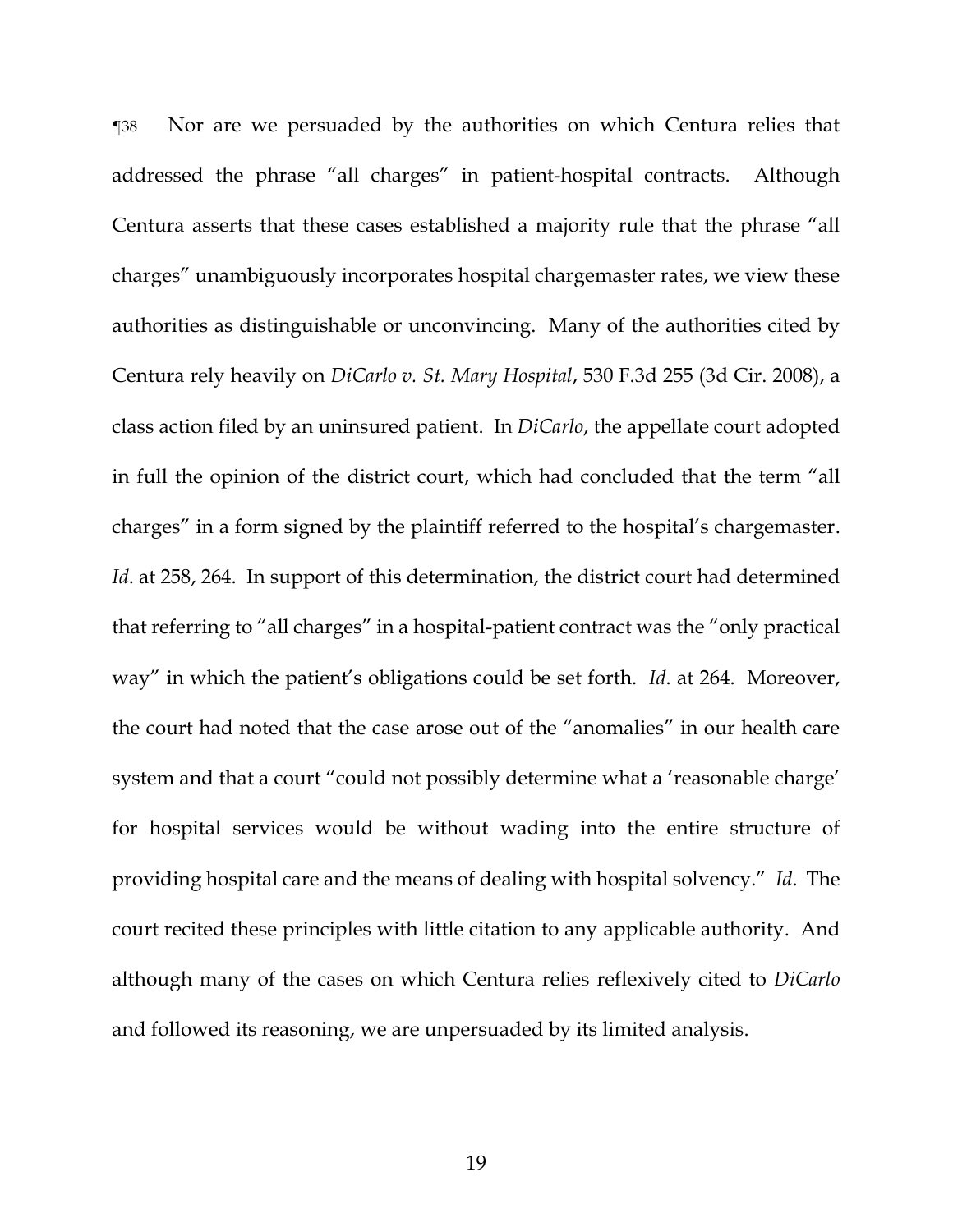¶39 Specifically, notwithstanding the *DiCarlo* court's assertion to the contrary, principles of contract law can certainly be applied to hospital-patient contracts, and if a charge for hospital services is not included in a hospital-patient contract, then we believe that a jury is fully capable of determining the reasonable value of the services provided. The fact that a contract may be complicated or may require the involvement of a factfinder to address missing terms does not, in our view, support a conclusion that settled principles of contract law are inapplicable to that contract or that the contracting parties mutually assented to undisclosed terms. Nor do we find any persuasive support in the law for treating contracts for medical services differently from all other types of contracts.

¶40 We likewise are unpersuaded by Centura's argument that the HSAs' reference to "all charges of the Hospital" necessarily referred to the chargemaster because hospitals cannot accurately predict the services that a patient will ultimately require. Certainly, emergencies occur, and situations arise in which medical care beyond what was initially planned is needed. In this case, however, Centura knew the procedures that would be performed on French, French's course of treatment did not deviate substantially from the expected course, and nothing prevented Centura from providing, at very least, the chargemaster rates for the anticipated procedures (or a correct estimate based on those rates). Moreover, as courts and commentators have observed, hospital chargemasters have become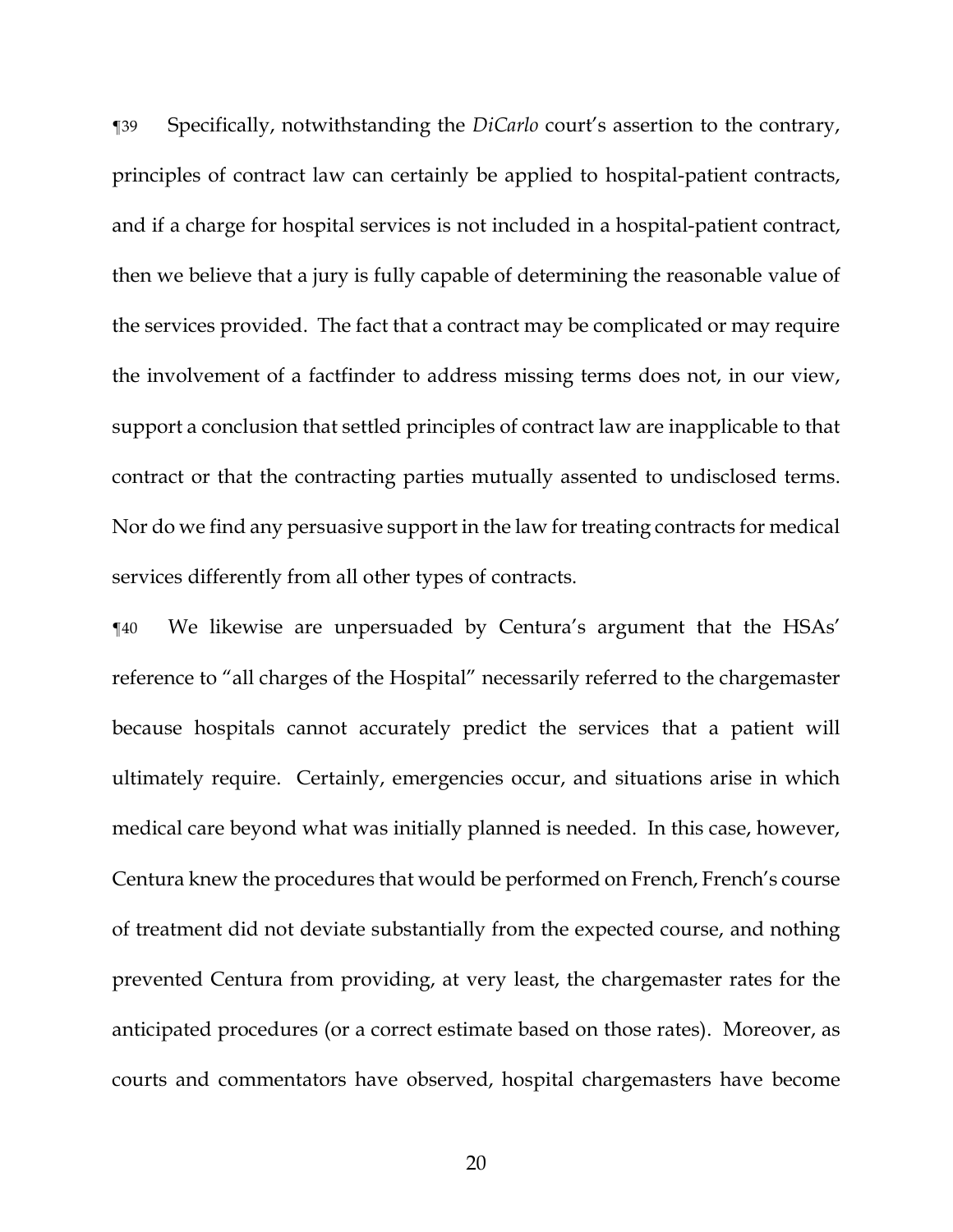increasingly arbitrary and, over time, have lost any direct connection to hospitals' actual costs, reflecting, instead, inflated rates set to produce a targeted amount of profit for the hospitals after factoring in discounts negotiated with private and governmental insurers. *See In re N. Cypress Med. Ctr. Operating Co.*, 559 S.W.3d 128, 132 (Tex. 2018) (collecting authorities); *see also Doe*, 46 S.W.3d at 194 (noting that chargemaster rates are marked up to produce a targeted amount of profit for the hospital). This, too, weighs against concluding that "all charges of the Hospital" necessarily referred to the chargemaster.

¶41 Finally, we are not convinced by Centura's argument that French did not avail herself of the resources afforded by the Colorado statutes addressing transparency of hospital pricing. Centura offers no explanation as to how French's relying on those statutes would have resulted in the incorporation by reference of Centura's chargemaster. Moreover, notwithstanding Centura's suggestion to the contrary, these statutes do not place a burden on patients, but rather generally require hospitals and other health care entities to disclose to patients (or to state agencies or professional associations) certain facility charges and the right of the patients to receive such information. *See, e.g.*, §§ 6-20-101, C.R.S. (2021); 10-16-134(1), C.R.S. (2021); 25-3-705(2), C.R.S. (2021).

¶42 Even if these statutes gave rise to some sort of obligation on French's part, however, Centura has conceded that she would not have been able to understand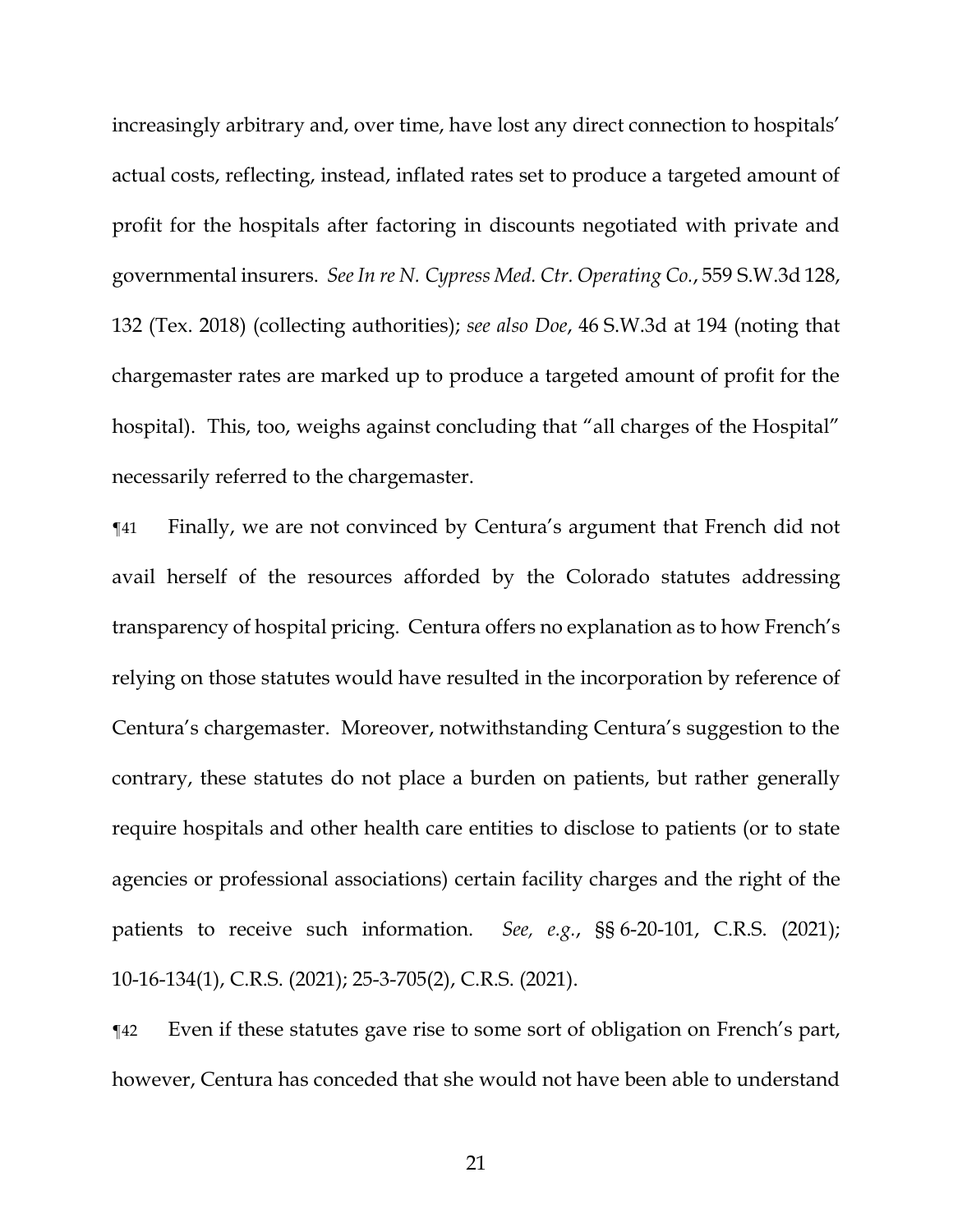or interpret the chargemaster's over 50,000 codes, and thus, access to the chargemaster would not have established mutual assent to any of the rates contained therein. And Centura does not explain how French's reliance on the foregoing statutes would have altered its position throughout this litigation that its chargemaster was proprietary and a trade secret and would not have been provided to French.

¶43 For all of these reasons, we conclude that the division below erred in determining that the HSAs that French signed incorporated Centura's chargemaster by reference. We thus agree with the trial court that the price term of the HSAs was left open and that it was for the jury to decide the reasonable value of Centura's goods and services, as it ultimately did.

¶44 In light of our foregoing disposition, we need not decide whether the price that French was to pay under the chargemaster was unambiguous, even if the chargemaster were incorporated by reference into the HSAs.

#### **III. Conclusion**

¶45 Because French had no knowledge of and did not clearly and knowingly assent to the terms of Centura's chargemaster, we conclude, under long-settled principles of contract law, that the chargemaster was not incorporated by reference into the HSAs that French signed. As a result, the price term of the HSAs was left